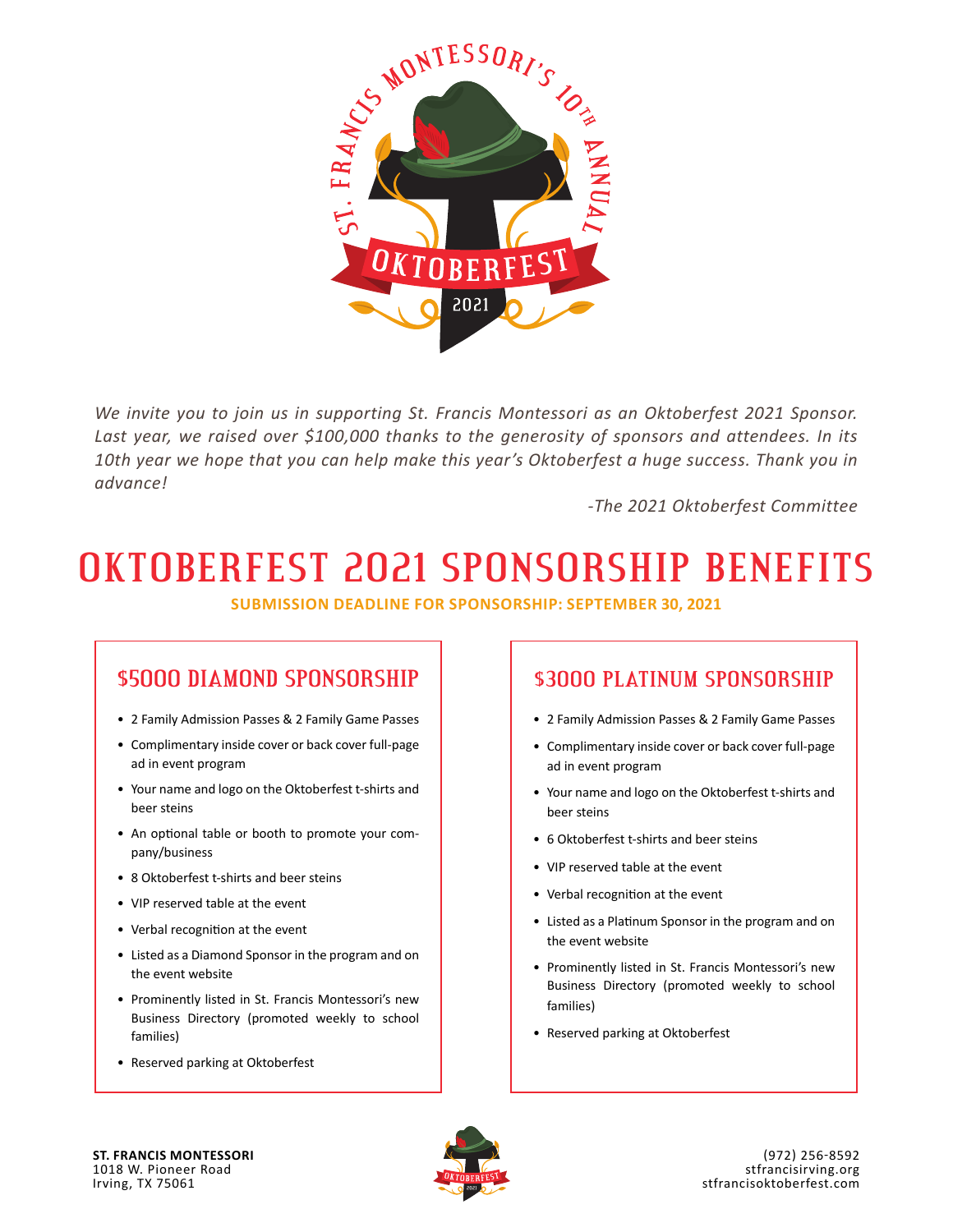#### **\$2000 GOLD SPONSORSHIP**

- 1 Family admission pass & 1 Family Game Pass
- Complimentary full-page ad in event program
- Your name and logo on the Oktoberfest t-shirts
- 4 Oktoberfest t-shirts 2 and beer steins
- Verbal recognition at the event
- Listed as a Gold Sponsor in the program and on the event website
- Listed in St. Francis Montessori's new Business Directory (promoted weekly to school families)
- Reserved Parking at Oktoberfest

#### **\$1000 SILVER SPONSORSHIP**

- 1 Family Admission Pass & 1 Family Game Pass
- Complimentary full-page ad in program
- Your name on the Oktoberfest t-shirts
- 2 Oktoberfest t-shirts
- Listed as a Silver Sponsor in the program and on the event website
- Listed in St. Francis Montessori's new Business Directory (promoted weekly to school families)

## **\$500 BRONZE SPONSORSHIP**

- Includes 1 Family Admission Ticket, 1 Family Game Pass
- Complimentary ½ page ad in program
- Listed as a Bronze Sponsor in the program on the event website
- Listed in St. Francis Montessori's new Business Directory (promoted weekly to school families)

#### **\$250 FRIENDS OF ST. FRANCIS SPONSORSHIP**

- Includes 1 Family Admission ticket
- Listed as a Friend of St. Francis in the program and on the event website
- Listed in St. Francis Montessori's new Business Directory (promoted weekly to school families)

For general admissions, raffle tickets, and more please visit stfrancisoktoberfest.com